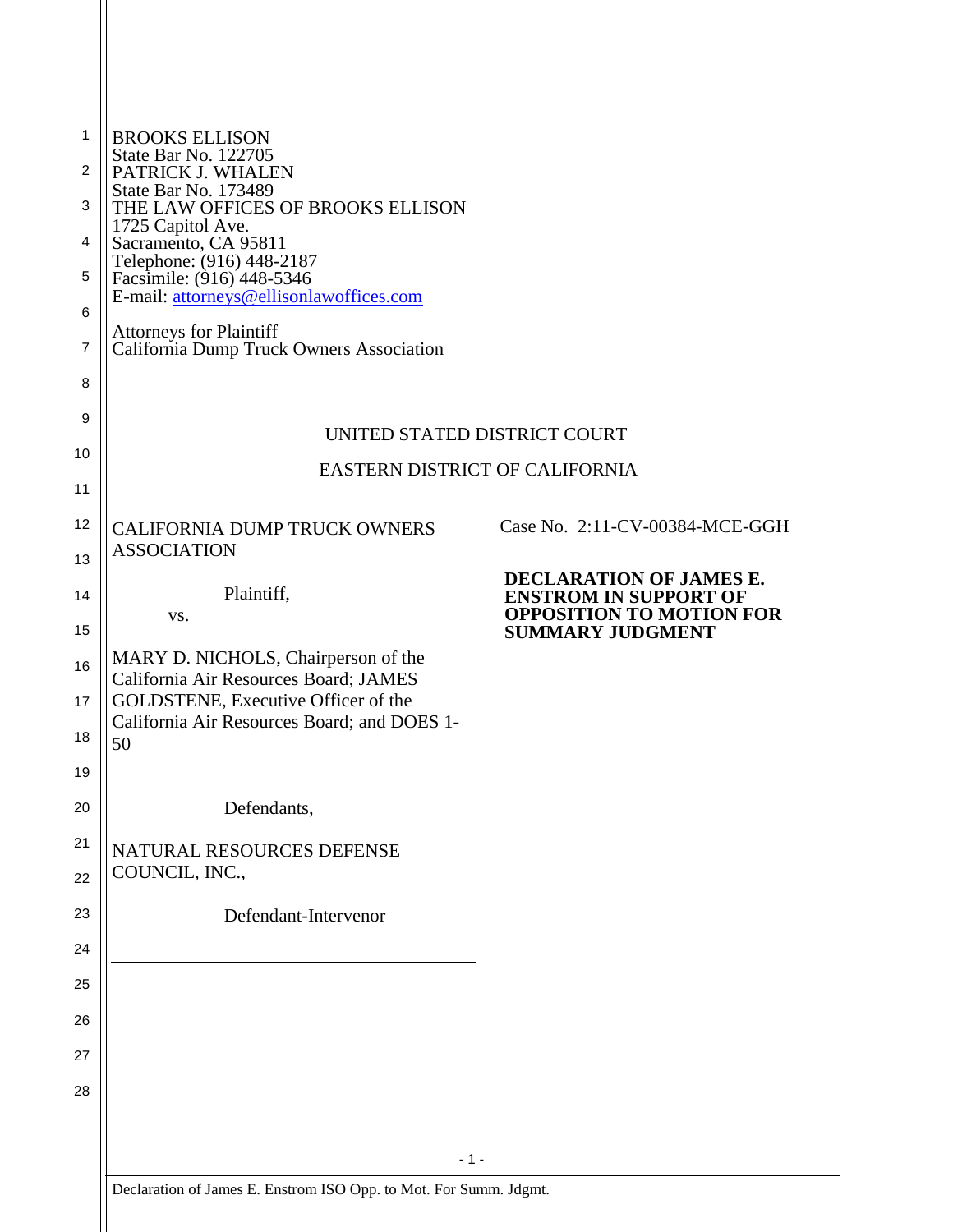I, James E. Enstrom, declare as follows:

1. The facts stated in this declaration are true of my own personal knowledge, and if called as a witness in this matter I could and would testify competently thereto.

2. I have a 1970 Ph.D. in physics from Stanford University and I am a life member of the American Physical Society. Since 1973 I have been conducting epidemiologic research at the UCLA School of Public Health, where I obtained an M.P.H. and postdoctoral certificate in epidemiology. My epidemiologic research has focused primarily on the relationship of mortality to healthy lifestyles, active and passive smoking, smoking cessation, vitamin C, and air pollution.

3. Since 1976 I have held research faculty positions in the School of Public Health and the Jonsson Comprehensive Cancer Center. Since 1981 I have been a founding Fellow of the American College of Epidemiology (ACE) and during 2009-2011 I served as Chair of the ACE Ethics Committee.

4. Since 1990 I have been a biographee in Who's Who in America because of my epidemiologic research.

5. Since 2005 I have been President of the Scientific Integrity Institute, which I established in Los Angeles in order to promote scientific integrity in epidemiology and to fully address controversial epidemiologic relationships, such as, the one discussed in this declaration.

6. I have identified and documented several major flaws in the public health justification used by the California Air Resources Board (CARB) with regard to the Truck and Bus Regulation ("Truck Rule") [\(http://www.arb.ca.gov/regact/2010/truckbus10/truckbus10.htm\)](http://www.arb.ca.gov/regact/2010/truckbus10/truckbus10.htm). This documentation is summarized in my December 13, 2011 letter to the California Office of Administrative Law (COAL) [\(http://www.arb.ca.gov/lists/gmbond2011/2-](http://www.arb.ca.gov/lists/gmbond2011/2-enstrom_letter_to_coal_cornez_re_suspend_carb_diesel_regs_121311.pdf)

[enstrom\\_letter\\_to\\_coal\\_cornez\\_re\\_suspend\\_carb\\_diesel\\_regs\\_121311.pdf\)](http://www.arb.ca.gov/lists/gmbond2011/2-enstrom_letter_to_coal_cornez_re_suspend_carb_diesel_regs_121311.pdf).

7. A very strong case can be made that the Truck Rule, which does not exist anywhere else in the world, is primarily due to 22 years of scientific and legal activism by three agencies within the California Environmental Protection Agency (Cal EPA): Office of Environmental Health Hazard Assessment (OEHHA), Scientific Review Panel on Toxic Air Contaminants (SRP), and CARB. Important additional contributions to this effort have been

1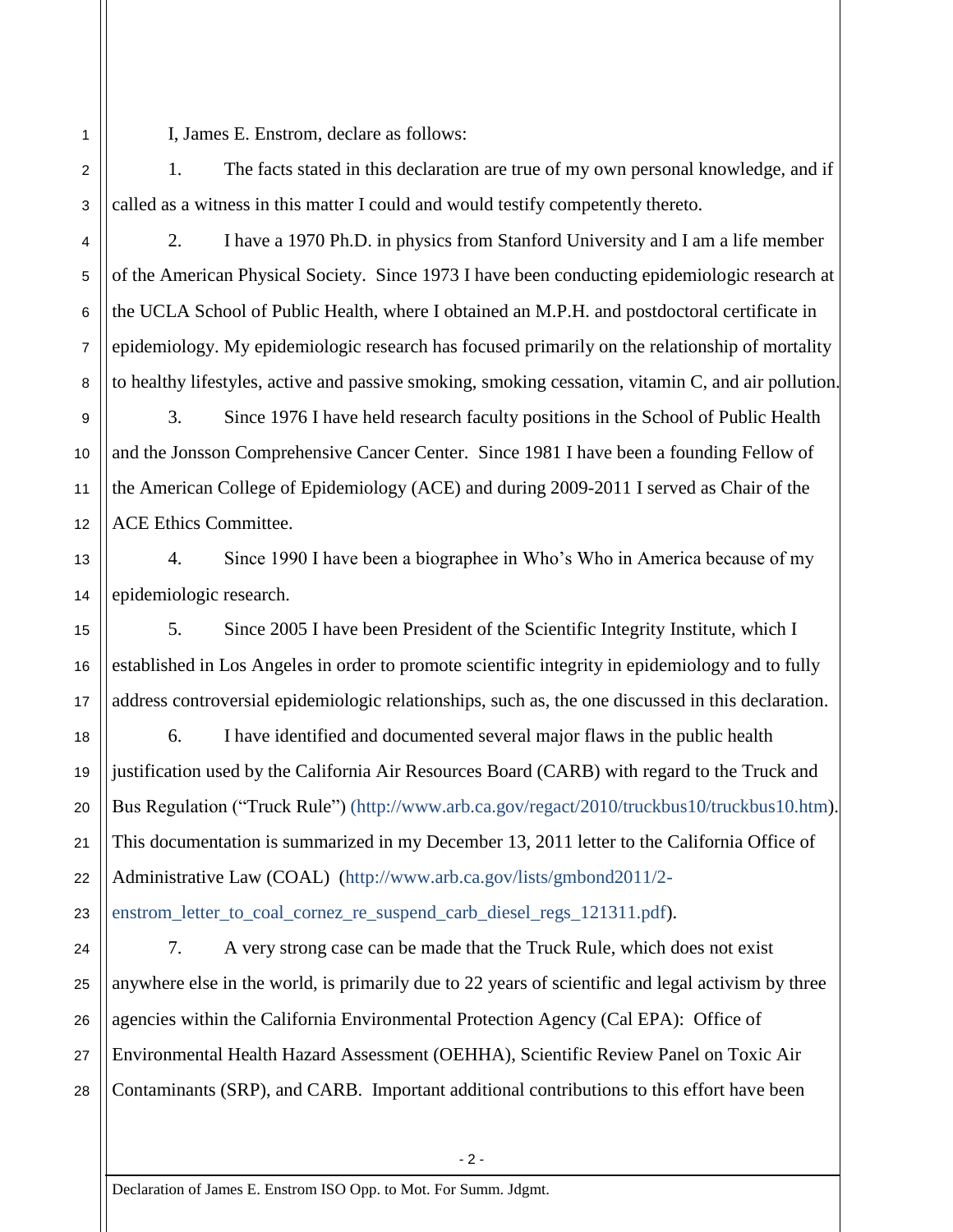made by the US Environmental Protection Agency (US EPA), the Health Effects Institute (HEI), and a small, but highly influential, group of faculty members at the University of California, Harvard University, Brigham Young University, and the University of Ottawa.

8. The scientific and public health justification for the Truck Rule began in 1989 when the International Agency for Research on Cancer (IARC) classified diesel engine exhaust as a Group 2A carcinogen, "probably carcinogenic to humans." In 1990 OEHHA declared diesel engine exhaust to be a "chemical known to the State to cause cancer," as per Proposition 65. Diesel exhaust is not classified as a carcinogen anywhere outside of California.

9. Since 1991 important evidence that diesel exhaust is NOT carcinogenic in California has been repeatedly presented to and systematically ignored by OEHHA and SRP and CARB. The two epidemiologic studies most relied upon by OEHHA and SRP during the 1990s were conducted by Eric Garshick, M.D., and others at Harvard University. They consisted of a 1987 case-control study and a 1988 retrospective cohort study which examined diesel exhaust exposure and lung cancer deaths in railroad workers during 1959-1982.

10. A 1991 independent analysis by Kenny S. Crump, Ph.D., of the 1988 Garshick study concluded that "No relationship between measures of diesel exposure and lung cancer mortality is demonstrated in this study." A 1995 HEI report on diesel exhaust found that "A wealth of information is available about the potential for diesel emissions to cause cancer. However, the lack of definitive exposure data for the occupationally exposed study populations precludes using the available epidemiologic data to develop quantitative estimates of cancer risk"

11. Then, Dr. Garshick unequivocally stated in a 1997 letter to CARB, OEHHA, and SRP "I have been extensively involved in the reassessment of the retrospective cohort data that OEHHA has been using to form the basis for its risk assessment for diesel exhaust. . . . the relationship between lung cancer mortality and exposure cannot be summarized by a positive slope as presented by OEHHA. This means that the current results cannot be summarized using a single number relating cumulative exposure to diesel exhaust to health outcome. . . ."

28

1

2

3

4

5

6

7

8

9

10

11

12

13

14

15

16

17

18

19

20

21

22

23

24

25

26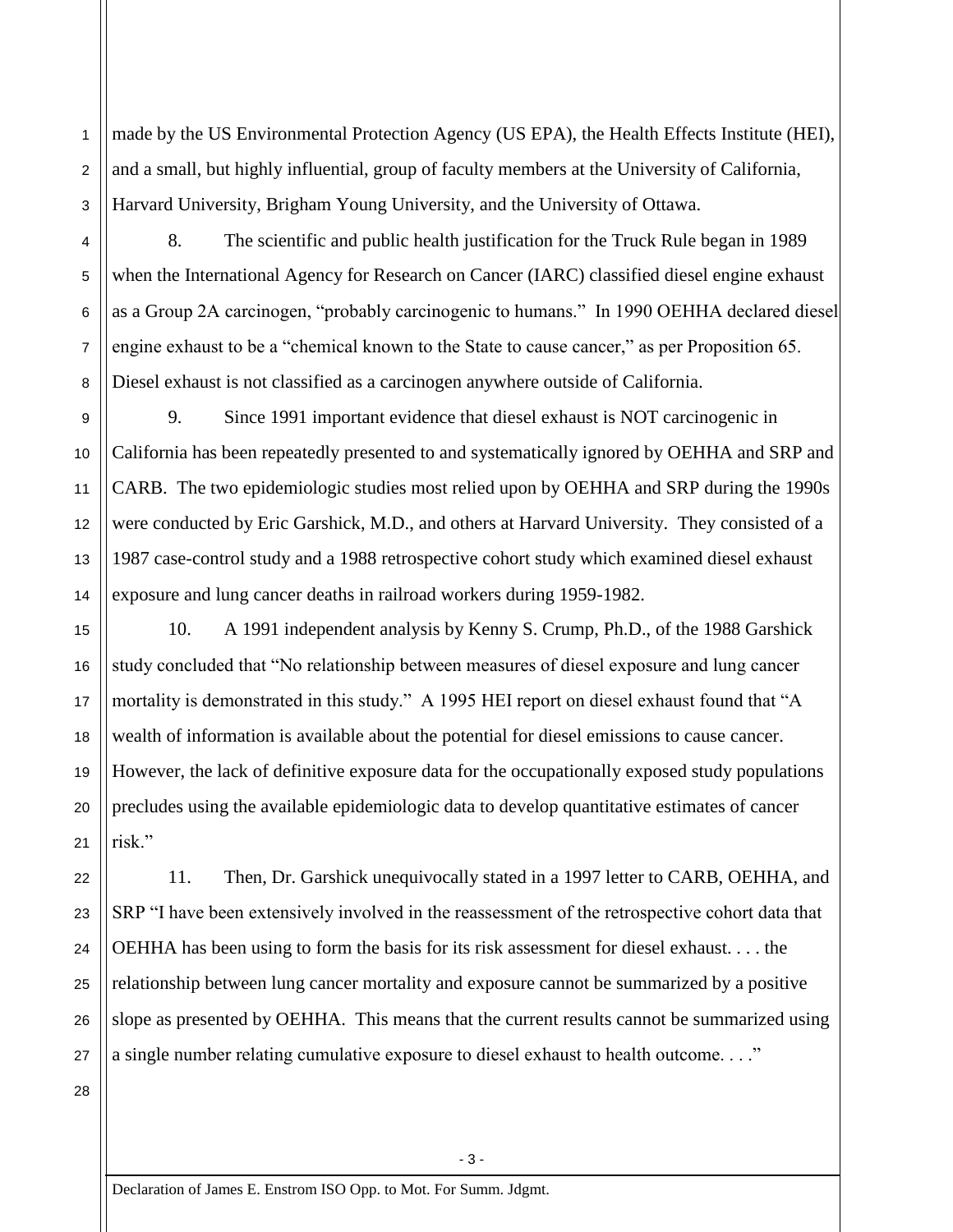12. In spite of the clear reservations in the above statements, the SRP identified the particulate matter (PM) portion of diesel exhaust as a toxic air contaminant (TAC) in 1998 and established a specific quantitative relationship between lung cancer risk and diesel exhaust exposure. It is worth noting that the three SRP members primarily responsible for this identification (toxicologist, biostatistician, and epidemiologist) did not have legal SRP appointments in 1998, based on the requirements stated in the legislation that established the SRP. Since 1998 there have been essentially continuous scientific and/or legal efforts to get this TAC identification reversed or modified.

13. The major public health justification for the Truck Rule has been the fact that diesel PM is classified as a TAC by CARB. The CARB claim in 1998, based on an invalid interpretation of the Garshick studies, was that diesel PM was responsible for 14,000 annual lung cancer cases in the general California population. During the past several years, CARB has claimed the diesel PM is causing "premature deaths" in the general California population. The most recent CARB claim is the diesel PM causes 2,000 annual "premature deaths" in California and that fine particulate matter as a whole (PM2.5) causes 9,200 annual "premature deaths." However, CARB calculations indicate that the Truck Rule will prevent only about 300 of the 2,000 annual diesel PM deaths. These "premature deaths" exist only because of the CARB and US EPA assessment that PM2.5 causes a small increase in the total (all cause) mortality rate in one major national epidemiologic study.

14. However, there is overwhelming evidence that PM2.5 is not related to total mortality in California. This evidence comes from eleven separate analyses of five major epidemiologic cohorts and is detailed in my December 13, 2011 COAL letter. Unfortunately, CARB has ignored all of this California-specific evidence and has relied upon one outdated national study that does not apply to California. A fair assessment of all the available evidence indicates that PM2.5 and diesel PM are not causing "premature deaths" in California.

15. Finally, California is largely in compliance with the current US EPA National Ambient Air Quality Standard (NAAQS) for PM2.5 (15  $\mu$ g/m<sup>3</sup> annual and 35  $\mu$ g/m<sup>3</sup> daily). While certain regions in California, particularly the San Joaquin Valley Air Basin and South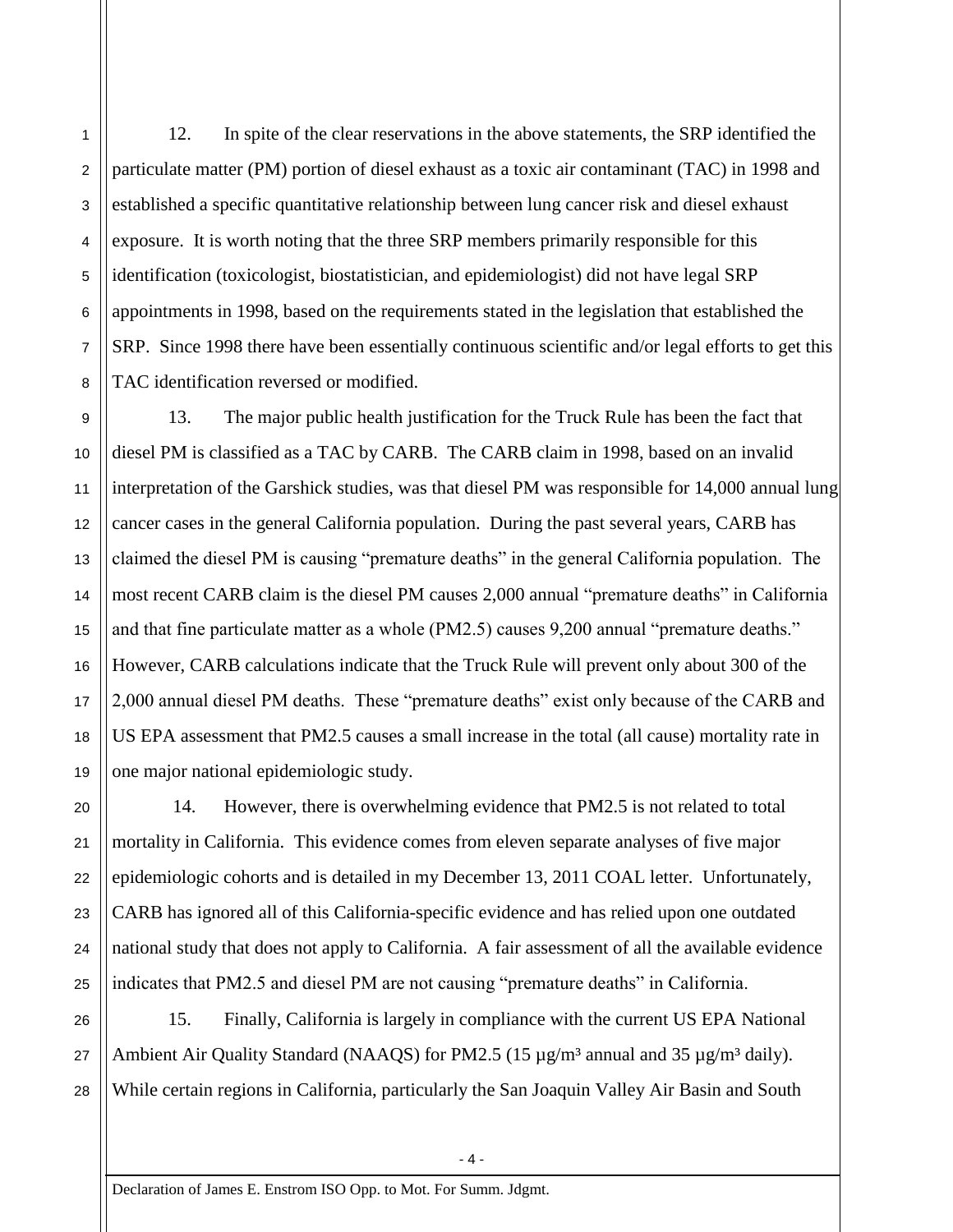Coast Air Basin, may exceed the NAAQS to some extent, there is overwhelming epidemiologic evidence that these two regions do not have any increased mortality risk associated with PM2.5. Indeed, there are no regions of California that have an increased PM2.5 mortality risk.

16. It is important to keep PM2.5 mortality risk in perspective with general mortality risk. California has the third lowest age-adjusted total mortality rate of the fifty states and Los Angeles County has an even lower age-adjusted total death rate.

17. The Truck Rule, if fully implemented, will reduce PM2.5 levels in California by only about 10% because the U.S. EPA emission summary shows that there several sources of PM2.5 in addition to truck and buses. The primary sources of PM2.5 emissions in California are dust, fuel combustion, mobile, fires, industrial processes, miscellaneous, and agriculture. Mobile source emissions account for less than 18% of the total PM2.5 emissions in California and trucks and buses comprise only a subset of all mobile sources, which includes all on road and off road motor vehicles. Attached to this declaration as Exhibit 1 is a true and correct copy of the graph by US EPA depicting the sources of air emissions in California [\(http://www.epa.gov/cgi](http://www.epa.gov/cgi-bin/broker?_service=data&_debug=0&_program=dataprog.state_1.sas&pol=PM25_PRI&stfips=06)[bin/broker?\\_service=data&\\_debug=0&\\_program=dataprog.state\\_1.sas&pol=PM25\\_PRI&stfips=06\)](http://www.epa.gov/cgi-bin/broker?_service=data&_debug=0&_program=dataprog.state_1.sas&pol=PM25_PRI&stfips=06).

18. In summary, there is no public health justification for the Truck Rule. The Truck Rule does not satisfy California Health and Safety Code Section 39602.5(a), because it is not necessary and it is not cost effective.

I declare under penalty of perjury under the laws of the State of California that the foregoing is true and correct and based on my personal knowledge, and if called to testify to these facts, I would do so competently and truthfully.

Executed this 10th day of January, 2012, in Los Angeles, California.

James E. Enstrom

James E. Enstrom

\_\_\_\_\_\_\_\_\_\_\_\_\_\_\_\_\_\_\_\_\_

1

2

3

4

5

6

7

8

9

10

11

12

13

14

15

16

17

18

19

20

21

22

23

24

25